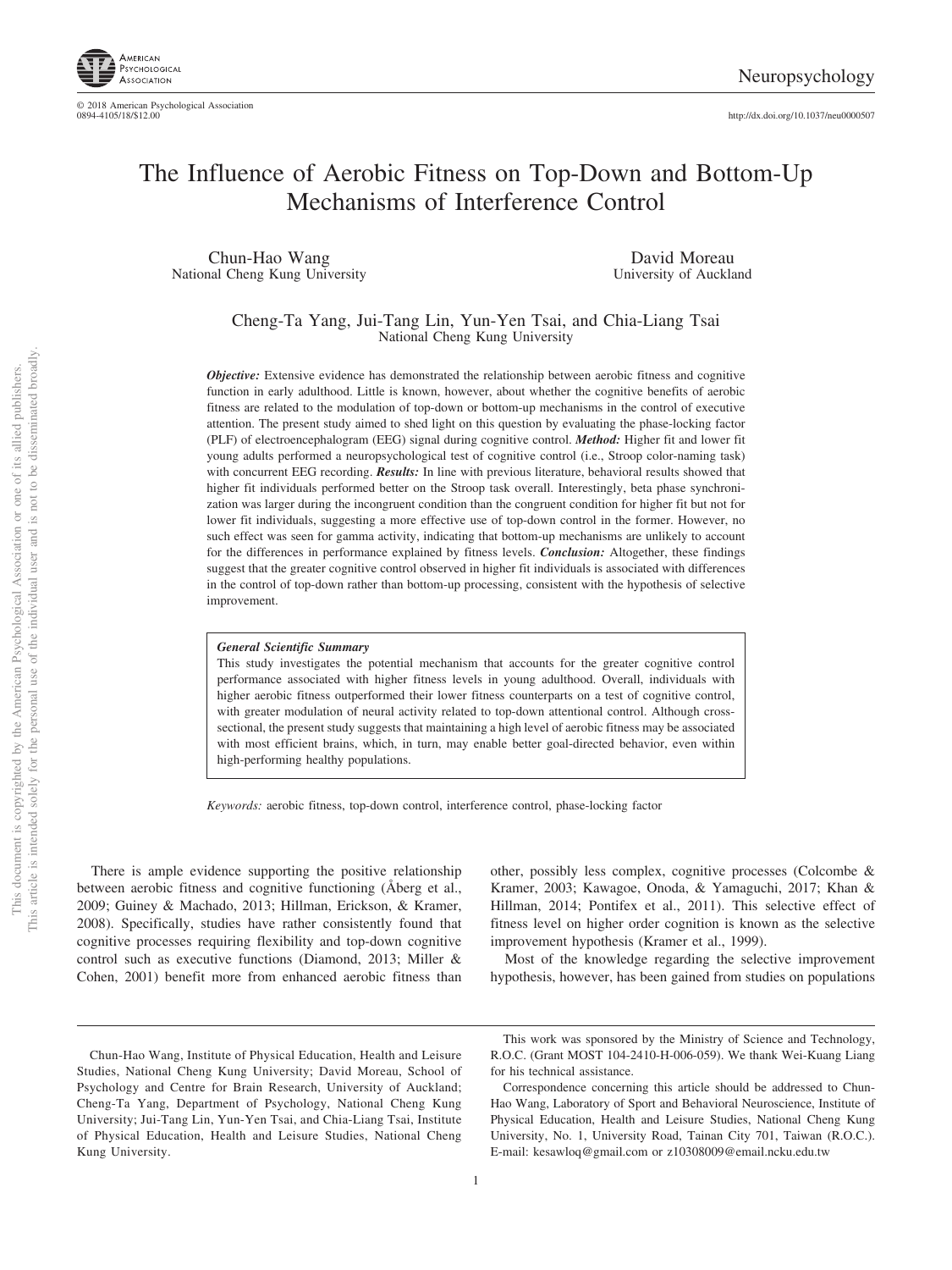whose executive functions are either still maturing (i.e., children) or deteriorating (e.g., elderly adults, adults with cognitive impairments). In contrast, the evidence is less clear in early adulthood. For example, Scisco, Leynes, and Kang (2008) investigated the effect of aerobic fitness on the switching aspect of executive function in young adults and found no effect on behavioral measures regardless of whether switching was required. Similarly, Kamijo, O'Leary, Pontifex, Themanson, and Hillman (2010) did not observe greater performance across different levels of working memory load (i.e., set size) during a Sternberg task in aerobically fit young adults compared with less fit individuals. Still, there is an increasing number of reports pointing out the beneficial effect of enhanced or maintained aerobic fitness on cognitive health in young adults (Åberg et al., 2009; Hansen, Johnsen, Sollers, Stenvik, & Thayer, 2004; Themanson, Pontifex, & Hillman, 2008; Wang, Shih, & Tsai, 2016). Given the importance of executive functions in everyday tasks (e.g., goal-directed behavior; Mäntylä, Karlsson, & Marklund, 2009), and, arguably, the increasing cognitive demands of modern society, finding valid means to enhance cognition could be beneficial to many individuals in various settings, including professional, academic, and social environments.

The lack of strong evidence for higher executive functions in young adults with higher aerobic fitness may be due to the wide range of cognitive tasks used across studies. Executive functions refer to the collection of top-down mental processes necessary for goal-directed cognition and behavior (Diamond, 2013), which has been proposed to cover three core processes including inhibitory control, working memory, and cognitive flexibility (Diamond, 2013; Etnier & Chang, 2009; [Wang & Tsai, 2016\)](#page-10-0). Although there is no clear behavioral evidence regarding the cognitive benefits of enhanced aerobic fitness on working memory (Kamijo et al., 2010) and cognitive flexibility (i.e., task switching; Scisco et al., 2008) in young adults, some studies have suggested an association with the inhibitory control aspect of executive functions, in particular, interference control (Dupuy et al., 2015; Song et al., 2016; Themanson et al., 2008). Thus, investigating the effect of interference control to address this theoretical question might have the potential to refine our understanding of the selective improvement hypothesis, and further extend its relevance to early adult populations.

Interference control, also referred to as inhibitory control of attention, is a process that enables an individual to selectively attend to a stimulus, while suppressing attention to goal-irrelevant stimuli (Diamond, 2013). One specific neuropsychological task, the Stroop task (Stroop, 1935), has become a classic to investigate the interference control aspect of executive functions. In a typical Stroop task, subjects are asked to name the ink color of color-word stimuli when the two dimensions of information are congruent (e.g., "RED" printed in red font) or incongruent (e.g., "RED" printed in green font). Because semantic information interferes with color naming, participants typically show greater error rates and slower responses on incongruent trials than on congruent trials (Gajewski & Falkenstein, 2015; MacLeod, 1991), which is known as the Stroop interference effect.

Recent research on the relationship between aerobic fitness and Stroop interference control has reported equivocal findings, preventing any strong inference regarding the selective improvement hypothesis among healthy young subjects. Dupuy et al. (2015) observed that high-fitness individuals exhibited faster response times (RTs) than low fitness individuals in the condition with

higher level of Stroop interference, whereas Song et al. (2016) found that aerobic fitness was selectively related to processing speed only in the trials with lower level of interference. Thus, it remains unclear whether aerobic fitness is related to more efficient interference control during a Stroop task.

It is worth noting that the Stroop interference effect can be interpreted as competition between two stimulus aspects (color and word) for a priority in information processing (Milham, Banich, & Barad, 2003). This tradeoff is assumed to be related to the interplay of top-down and bottom-up processing during goal-directed behavior (Melcher & Gruber, 2006). Top-down processing allows focusing on task-relevant information (color font), while taskirrelevant information (word meaning) is appropriately suppressed. In the incongruent condition of a Stroop task, automatic word reading induces lexical processing, which interferes with the task at hand (MacLeod & MacDonald, 2000). Such interruption on task performance can also be interpreted as a result of the bottom-up influences of task-irrelevant information (Melcher & Gruber, 2006). That is, if attention is too easily captured by bottom-up processes (i.e., word meaning), performance can appear fragmented. By contrast, the associated automaticity would be expected to result in a bottom-up facilitating effect for the color-word congruent trials. Consistent with this idea, superior performance in the Stroop incongruent condition for high fit individuals (Dupuy et al., 2015) might reflect better use of top-down attentional control; in contrast, better performance of high fit individuals in the congruent condition might be related to a bottom-up attentional facilitation (Song et al., 2016). The extent to which these fitness-related performance differences are modulated by top-down or bottom-up mechanisms is currently unknown, and more work is thus needed to make sense of the discrepancies reported in the literature.

Typical behavioral outcomes result from end-state processes occurring after a series of covert cognitive processes. To further inform the covert mechanisms responsible for behavioral change, this study used electroencephalogram (EEG) synchronization to probe the top-down and bottom-up mechanisms underlying Stroop interference. Several macaque and human studies have demonstrated that oscillatory beta and gamma phase synchronizations are crucial for bottom-up and top-down control of attention (Buschman & Miller, 2007; [Michalareas et al., 2016;](#page-9-0) Phillips & Takeda, 2009, 2010; Richter, Thompson, Bosman, & Fries, 2017). In the macaque study, Buschman and Miller (2007) reported greater beta synchronization during conjunction search requiring top-down control than feature search tapping bottom-up attention, whereas the pattern of results was opposite in the gamma band. Consistent with this finding, young adults were found to exhibit greater beta band synchronization during conjunction search (Phillips & Takeda, 2009), whereas greater gamma synchronization was found during feature search in elderly adults (Phillips & Takeda, 2010). These findings can be understood as age-related differences in the use of top-down and bottom-up control of attention (Phillips & Takeda, 2010). These earlier investigations thus provided evidence for the two modes of attentional control: gamma activity for bottom-up processing and beta activity for top-down processing. Interestingly, such modulations of EEG phase synchronization seem to be associated with the difference in levels of physical activity (Kamijo & Takeda, 2013; Kamijo, Takeda, & Hillman, 2011) and aerobic fitness (Kamijo, Takeda, Takai, & Haramura, 2016). To elaborate, these studies indicate that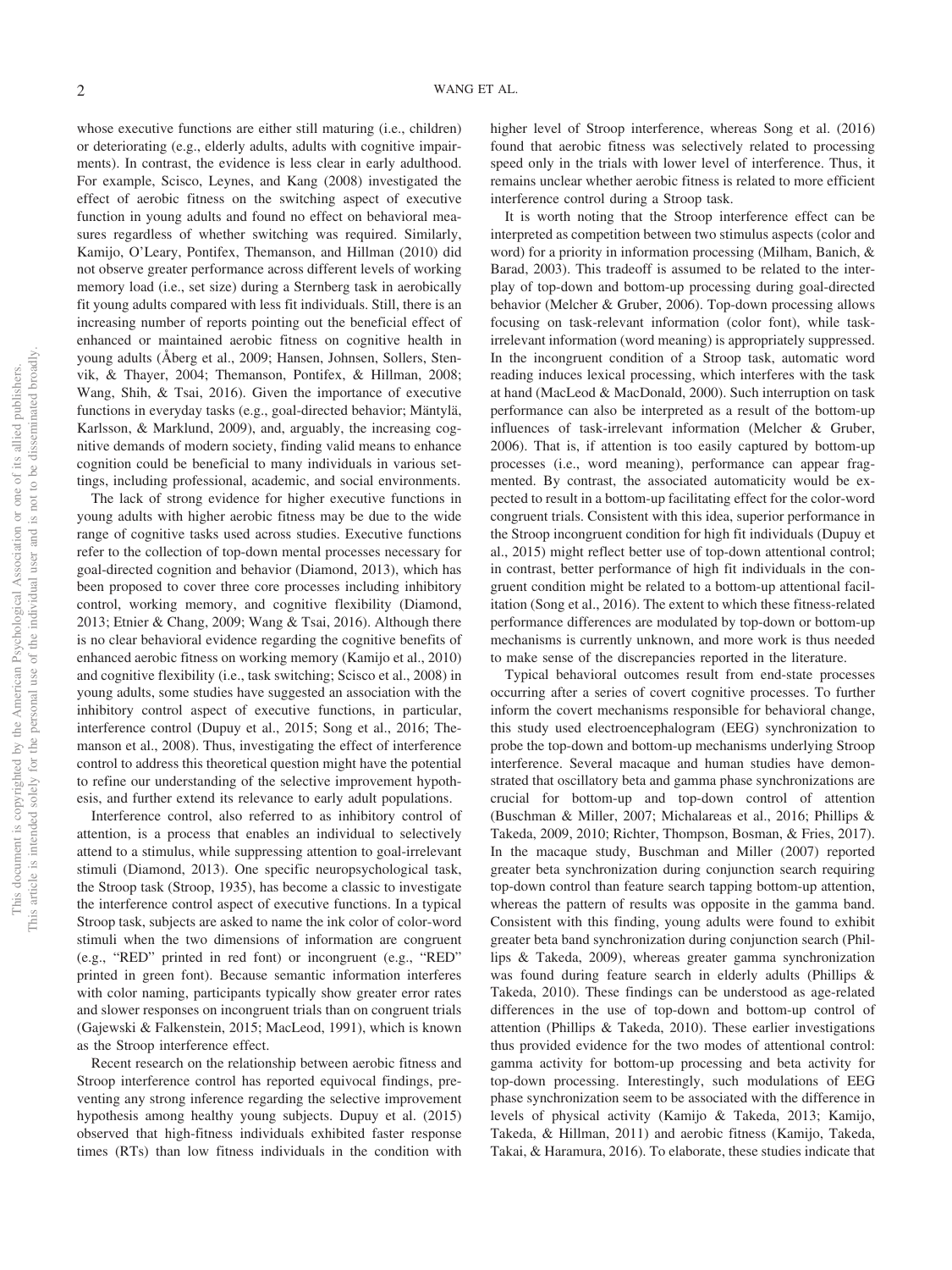individuals with higher levels of physical activity or aerobic fitness have superior brain functional connectivity during tasks requiring a greater amount of top-down control of attention, as evidenced by greater modulation of phase synchronization at the beta frequency band. In contrast, physical activity levels seem less sensitive to gamma activity, an index of bottom-up control processes (Kamijo et al., 2011). This evidence is also in line with the selective improvement hypothesis (Colcombe & Kramer, 2003), and demonstrates the utility of EEG oscillations to explore the cognitive benefits of enhanced aerobic fitness.

The overall aim of this study was to refine our understanding of the relationship between aerobic fitness and executive functions in young adults, by measuring top-down and bottom-up mechanisms during a Stroop task via the examination of PLF values of EEG. Behaviorally, we assessed both mean-level dependent variables (i.e., accuracy and mean reaction time (RT) and intraindividual variability (i.e., RT variability; MacDonald, Nyberg, & Bäckman, 2006) in order to provide converging evidence. RT variability has been shown to have the capacity to reflect levels of interference control (i.e., Stroop interference or flanker interference; Gajewski & Falkenstein, 2015; Wang, Yang, Moreau, & Muggleton, 2017; Wu et al., 2011), and is sometimes more sensitive to aerobic fitness effect than mean RTs (Moore et al., 2013; Wu et al., 2011). For the EEG data, we focused on oscillatory beta (22–34 Hz) and gamma (36 –56 Hz) phases across fronto-parietal areas, which have been shown to be associated with top-down and bottom-up controls of attention in human (Kamijo & Takeda, 2013; Kamijo et al., 2011; Phillips & Takeda, 2009, 2010; Phillips, Takeda, & Singh, 2012). Our hypothesis was that greater task-related modulation of EEG PLF values in the beta band would be observed in higher fit individuals relative to their lower fit counterparts, given the association between aerobic fitness and top-down attentional control. In contrast, if fitness-related differences in behavioral performance are associated with bottom-up attentional processes, we would expect a group difference in modulations of PLF values in the gamma band.

#### **Method**

#### **Participants**

Thirty-six male young adults, aged 21 to 27 years old, were recruited for this study. This age range is similar to those investigating the relationship between aerobic fitness and executive function in young adulthood (Dupuy et al., 2015; Hayes, Forman, & Verfaellie, 2016; Kamijo et al., 2010; Scisco et al., 2008; Song et al., 2016; Themanson & Hillman, 2006). Only male participants were recruited to avoid obscuring the effect of interest with gender-related variability in performance (i.e., greater verbal abilities of female participants; Mekarski, Cutmore, & Suboski, 1996). All participants were right-handed and reported having normal or corrected-to-normal visual acuity. No individual reported any history of neurological problems or cardiovascular diseases, nor were any taking medications known to affect cognitive function. Because of the negative relation of body mass index (BMI) to executive functions (Song et al., 2016), those with a measured  $BMI > 24$  kg/m<sup>2</sup> (defined as overweight by the Ministry of Health and Welfare, Taiwan), were excluded. Eligible participants were labeled highernfit or lower fit based on whether their  $VO_{2max}$ 

value fell below the level of average/poor  $\rm (VO_{2max}$  <50 ml/kg/ min) or above the level of good/excellent (VO<sub>2max</sub> > 52 ml/kg/ min), as defined by the American College of Sports Medicine (ACSM, 2013). Such fitness criteria of group classification is similar to the previous investigation (Kamijo et al., 2010). The demographic information for both groups is summarized in Table 1. Informed consent was obtained prior to the study, which was approved by the Human Research Ethics Committee of National Cheng Kung University.

#### **Measures**

**Cardiorespiratory endurance test.** We measured participants' maximal cardiorespiratory endurance with a modified Bruce protocol treadmill test on a Medtrack ST55 Control Treadmill (Quinton Instrument, Bothell, WA). This protocol involved running on a treadmill, with both the speed and slope increasing every 3 min (Kalyani, Ebadi, Mehri, & Jamshidi, 2008), until volitional exhaustion occurred or other criteria were met, as explained in detail below. After becoming familiar with the exercise equipment, each participant was fitted with a head gear and a mouthpiece to collect expired gases using semicomputerized open-circuit spirometry with the logic pathway on a Vmax system (Vmax Spectra Series Model 29, VIASYS Respiratory Care, Yorba Linda, CA), which was required for the measurement of the following respiratory parameters: oxygen uptake  $(VO<sub>2</sub>)$ , minute ventilation  $(V<sub>E</sub>)$ , carbon dioxide output  $(VCO<sub>2</sub>)$ , and respiratory exchange ratio (RER,  $VO_2/VCO_2$ ), with a sampling interval of 20 s to determine the maximal oxygen uptake during the graded exercise test (GXT). Throughout the GXT, we monitored heart rate and rhythm via electrocardiography (VIASYS Respiratory Care, Yorba Linda, CA) and a Polar heart rate (HR) monitor (RS400, Polar Electro Oy, Finland). Each test section included a 3-min warm up, a GXT on a motor-driven treadmill and cool down. During the  $VO_{2max}$  test, we verbally encouraged the participants to continue exercising until exhausted, and the test was terminated based on the following four criteria: (a) indication of maximal exhaustion; (b) peak HR reaching more than 90% of the theoretic age-predicted maximum (220 – age); (c) a plateau in oxygen consumption corresponding to an increase of less than 150 Ml in  $VO<sub>2</sub>$  values, despite the increase in exercise workload; or (d) an RER greater than 1.15 (ACSM, 2013; Wang et al., 2016).

**Behavioral paradigm.** Cognitive testing was conducted on a different day from the cardiovascular endurance test to avoid acute exercise effects. Experimenters ensured that participants had not engaged in any specific activity that may have biased the effects of interest (e.g., exercising or drinking alcohol).

Table 1

*Demographics of Participants in Each Group (Standard Deviation in Parentheses)*

| Group                                | Higher fit $(n = 18)$ | Lower fit $(n = 18)$ |
|--------------------------------------|-----------------------|----------------------|
| Age (year)                           | 22.56(1.89)           | 22.67(1.91)          |
| BMI $(kg/m2)$                        | 21.80(1.37)           | 21.50(1.39)          |
| $VO_{2max}$ (ml/kg/min) <sup>a</sup> | 62.42(5.47)           | 45.58 (4.09)         |

*Note*. BMI = body mass index.<br><sup>a</sup> Significant difference between groups,  $p < .001$ .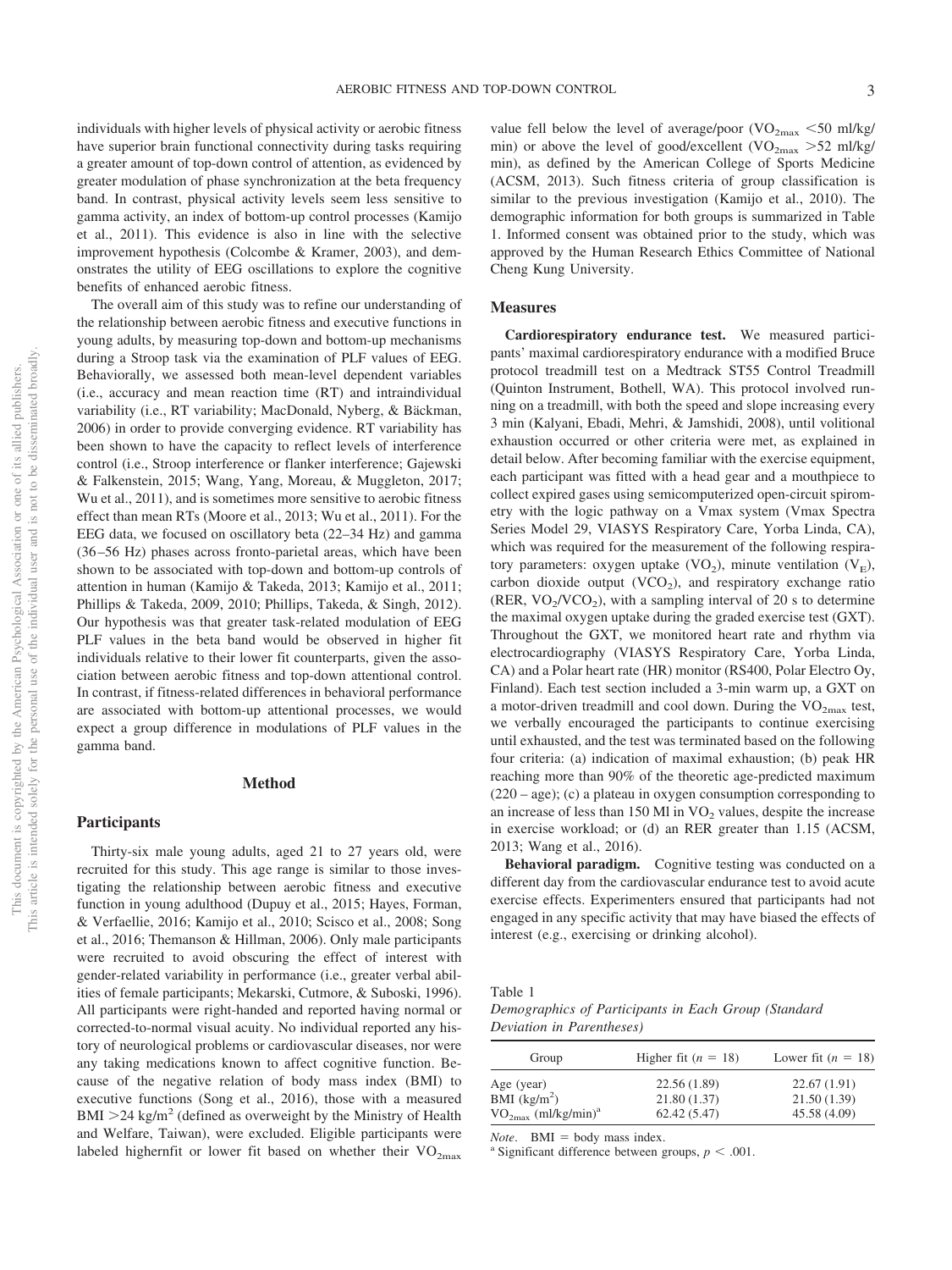We used a computer version of the color-naming Stroop test, programmed using E-prime (Psychology Software Tools, Sharpsburg, PA). A two-choice version of the Stroop task, which has been demonstrated to induce a clear Stroop interference in both young and older adults (Brink & McDowd, 1999), was adopted in this study in order to minimize the influence of response selection on task performance. In addition, given the evidence that semantic significantly interferes with color naming (Gajewski & Falkenstein, 2015) while color interferes very little with word reading, possibly because reading is a heavily trained and highly automated process in literate adults (MacLeod, 1991; Stroop, 1935), this study adopted the color-naming condition to investigate the effect of aerobic fitness on neurocognitive functioning associated with Stroop interference. The stimuli were two color names in Chinese presented as "紅" (red) and "綠" (green). All stimuli were presented with a  $4.5 \times 4.5$  cm letters in the center of a 21-in. cathode-ray tube display against a black background at an 80-cm distance. In the incongruent condition, the color of the word in the display was different from its word meaning, whereas in the congruent condition the meaning of the word and its color matched. A single test block consisted of 50% incongruent and 50% congruent trials, in a randomized order. We adopted the 50% congruency in order to reduce the influence of trial numbers on PLF measures (Cohen, 2014). Two blocks of 120 trials, for a total 240 trials, were presented for each participant, with a rest period of 2 min between blocks. Each stimulus appeared on the screen until the participant responded, and the next stimulus appeared 1.5 to 2 s after the response. Participants were instructed to respond as quickly and accurately as possible with a button press of their index ("N" key) and middle ("M" key) fingers of right hand on a computer to the color while ignoring word meaning. The stimulusresponse pairs were counterbalanced across participants.

All participants performed the Stroop task with simultaneous electrophysiological recording (see below). After a practice block of 10 trials to ensure that the participants had understood the task instruction, the formal test was administered to allow for collection of behavioral performance along with EEG data.

#### **EEG Recording**

The electroencephalographic recording procedure was performed in a manner similar to previous studies (Wang et al., 2014; Wang, Tsai, et al., 2015). EEG activity was recorded using a Nu-Amps EEG amplifier and the Scan 4.5 package (Neuroscan, El Paso, TX) with 32 electrodes mounted in an elastic cap (Quik-Cap; Compumedics, Neuroscan, El Paso, TX) designed for the International 10 –20 System. The average of the bilateral mastoids served as the online reference and the forehead served as ground. In addition, two sets of bipolar electrodes were placed on the upper and lower sides of the left eye, and near the outer canthi of both eyes in order to monitor vertical and horizontal eye movements. Electrode impedances were kept below 10 k $\Omega$ . Electroencephalography data were acquired with an analogue-digital rate of 1,000 Hz per channel, filtered with a Butterworth bandpass filter (0.1–70 Hz), a 60-Hz notch filter, and written continuously to a hard disk for subsequent offline analysis [\(Wang, Lo, et al., 2015\)](#page-10-1).

### **Data Reduction and Statistical Analyses**

**Behavioral data.** E-prime 2.0 (Psychology Software Tools, Sharpsburg, PA) was used to record RTs (in milliseconds) and accuracy. RTs were excluded from all analyses if they were from: (a) nonresponse trials, (b) error trials, and (c) trials with latencies more than three standard deviations above the mean latency value on correct trials. Thus, only mean RTs and RT variability in the eligible trials were used for further analysis. RT variability was computed as the standard deviation of RTs across trials [\(Papen](#page-9-1)[berg, Hämmerer, Müller, Lindenberger, & Li, 2013;](#page-9-1) Wang, Yang, et al., 2017).

A 2 (groups: higher-fit, lower-fit)  $\times$  2 (conditions: congruent, incongruent) mixed analysis of variance (ANOVA) with Bonferroni adjustment for multiple comparisons was conducted to analyze accuracy, RTs and RT variability for correct responses. The significance level was set at  $p \leq 0.05$ . Partial  $\eta^2 (\eta_p^2)$ , a measure of effect size, was used to complement significance testing, with the following standards used to determine the magnitude of the effect size:  $0.01-0.059$  typically indicates a small effect,  $0.06-0.139$  a medium effect, and  $> 0.14$  a large effect (Cohen, 1973). Moreover, the Stroop interference, which represents the interference between top-down and bottom-up processes, was calculated as the differences in accuracy, mean RTs, and RT variability between incongruent and congruent conditions. Group comparisons were investigated using independent *t* tests. All analyses were completed using SPSS 18.0.

**Time-frequency analysis of EEG.** This study examined the top-down and bottom-up mechanisms during interference processing by measuring the modulation of phase synchrony in EEG signal during a Stroop task. The examination of PLF values has been suggested to have sufficient test–retest reliability for use in assessing clinical neurophysiological changes in human (Fründ, Schadow, Busch, Körner, & Herrmann, 2007). This analysis was performed using SPM8 for MEG/EEG (Wellcome Department of Cognitive Neurology, London, UK; [www.fil.ion.ucl.ac.uk/spm/\)](http://www.fil.ion.ucl.ac.uk/spm/) and custom Matlab (MathWorks, Natick, MA) scripts (Hsu, Tseng, Liang, Cheng, & Juan, 2014; [Wang, Lo, et al., 2015;](#page-10-1) Wang, Tseng, Liu, & Tsai, 2017). Only data collected from correct trials were analyzed. Prior to the time-frequency analysis, ocular artifacts were corrected from the EEG signal with a regression-based algorithm implemented in the Neuroscan Edit 4.5 software (Neuroscan, El Paso, TX; Semlitsch, Anderer, Schuster, & Presslich, 1986). Although there is no single best approach for removing all artifacts (Urigüen & Garcia-Zapirain, 2015), the regression-based approach has been widely employed in recent EEG studies (Pontifex, Miskovic, & Laszlo, 2017), suggesting its utility in removing ocular artifacts from EEG signals. Continuous EEG data were locked to the target onset and were segmented into epochs from  $-1,500$  to 1,500 ms relative to this time point. Trials containing artifacts with amplitudes exceeding  $\pm 150 \mu V$  were discarded. The final number of trials included in the subsequent analysis were  $111.97 \pm 5.27$ trials (lower fit group: 111.39  $\pm$  5.83; higher fit group: 112.57  $\pm$ 4.73) in the congruent condition and  $110.06 \pm 5.81$  trials (lower fit group:  $108.72 \pm 6.99$ ; higher fit group:  $111.38 \pm 4.12$ ) in the incongruent condition.

PLF estimates were computed by a continuous Morlet wavelet transform (Morlet wavelet factor  $= 6$ ) of single-trial data for the frequency band ranging from 2 to 60 Hz (Roach & Mathalon,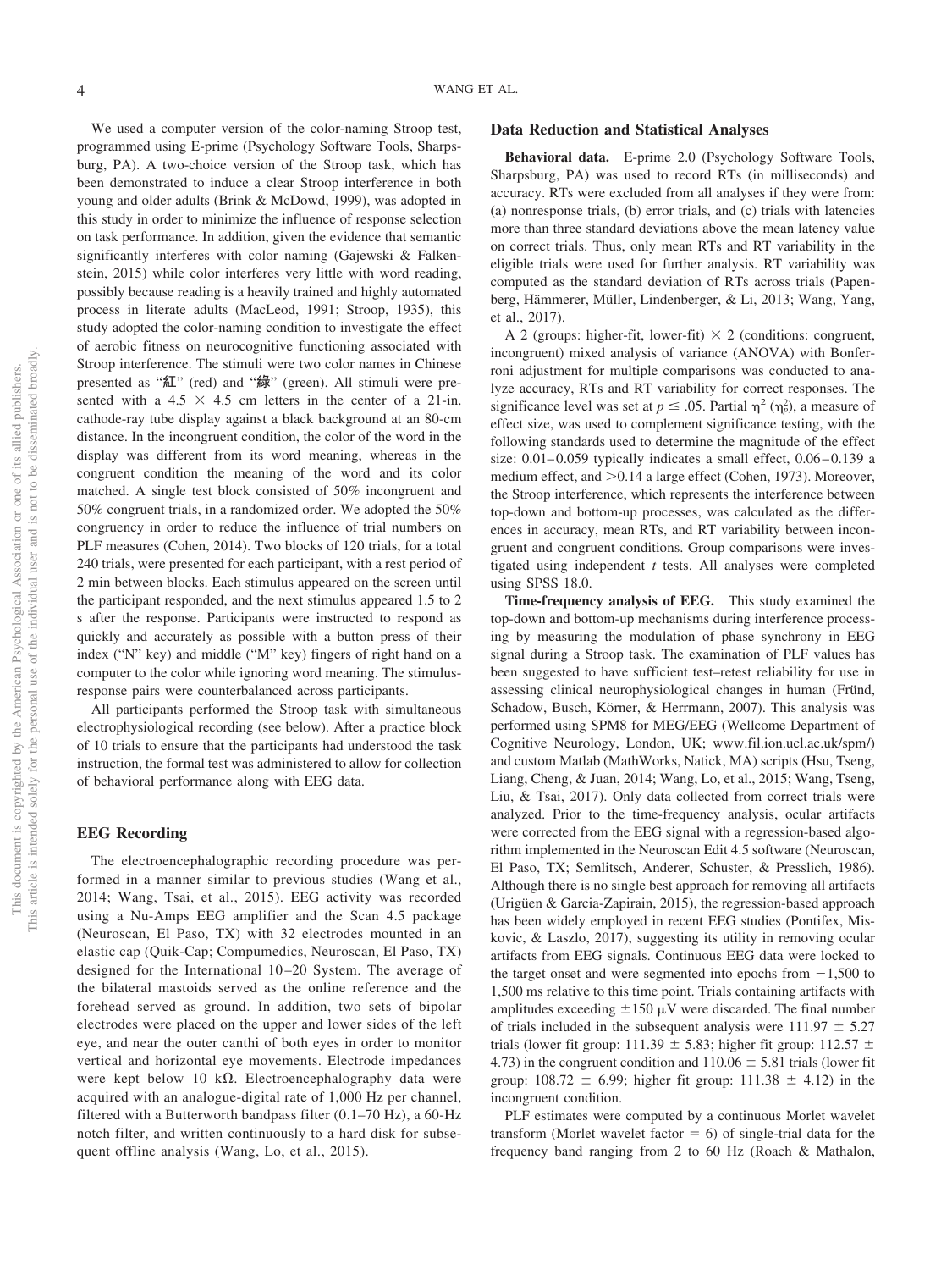2008). PLF measures the temporal consistency of the phase value for a given frequency band at each time point across trials (Roach & Mathalon, 2008). PLF varies from 0 to 1, where 0 indicates absence of any EEG phase consistency across trials, and 1 indicates identical EEG phase consistency across trials (Delorme & Makeig, 2004; Wang, Yang, et al., 2017). In line with previous EEG studies in human (Kamijo & Takeda, 2013; Kamijo et al., 2011, 2016; Phillips & Takeda, 2009, 2010), the electrodes around midline fronto-parietal regions (Fz, Cz, Pz) were crusted here for the subsequent analysis.

According to the visual inspection of the time-frequency representation of the EEG signal in which evident beta and gamma activities were seen (Figure 1A), top-down processes were evaluated by averaging the evoked beta (22–34 Hz) response to the stimuli in the 100 –200 ms poststimuli onset, whereas by averaging the evoked gamma (36 –56 Hz) response 100 –150 ms poststimuli onset for the bottom-up process. A 2 (Group: higher-fit, lowerfit)  $\times$  2 (conditions: congruent, incongruent) mixed ANOVA with Bonferroni correction for multiple comparisons was conducted on PLF values, separately for gamma and beta bands. The significance level was set at  $p \leq .05$ .

### **Results**

# **Participant Demographics**

Participant demographic data are shown in Table 1. Demographic variables including age,  $t(35) = .21$ ,  $p = .836$ , and BMI,  $t(35) = -.02$ ,  $p = .983$ , did not differ between higher fit and lower fit groups. The  $VO_{2max}$  level was 62.42  $\pm$  4.47 ml/kg/min on average for the higher fit group and  $45.58 \pm 4.09$ ml/kg/min for the lower fit group, and the difference was significant,  $t(35) = -10.78$ ,  $p < .001$ . These findings confirm the absence of heterogeneity between groups, except for aerobic fitness levels.

#### **Behavioral Performance**

Table 2 shows accuracy, mean RTs, and RT variability across groups and conditions. We detail each of these measures hereafter.

**Accuracy.** Participants had higher accuracy for congruent trials compared with incongruent ones (congruent:  $97.86 \pm 3.01\%$ ) vs. incongruent:  $96.32 \pm 3.10\%$ ,  $F(1, 34) = 12.81$ ,  $p = .001$ ,  $\eta_p^2 =$ .27. However, the main effects of group  $(F(1, 34) = .03, p = .856)$ and Group  $\times$  Condition interaction ( $F(1, 34) = 1.24$ ,  $p = .727$ ) were not significant.

**Mean RTs.** Participants had faster RTs for congruent trials compared with incongruent ones (congruent:  $394.20 \pm 44.92$ ms vs. incongruent:  $417.10 \pm 61.76$  ms),  $F(1, 34) = 34.74$ ,  $p$  <.001,  $\eta_p^2$  = .51. In addition, we found a significant main effect of group  $(F(1, 34) = 5.13, p = .030, \eta_p^2 = .13)$ , with shorter RTs for the higher- fit group relative to the lower fit group (higher fit: 386.86  $\pm$  35.74 ms vs. lower fit: 424.45  $\pm$ 35.74 ms). However, the Group  $\times$  Condition interaction ( $F(1,$  $34) = 3.32, p = .077$ ) was not significant.



*Figure 1.* (A) Group average phase-locking factor (PLF) values across fronto-parietal electrodes (Fz, Cz, Pz) for each condition (congruent, incongruent) and group (higher fit and lower fit) during the Stroop task. The white line rectangles denote the areas of interest for evoked beta (22–34 Hz) and gamma responses (36 –56 Hz) used in the statistical analysis. The plot shows the distribution (violin) of mean values of EEG phase synchronization in beta (B), and gamma bands (C) together with the mean (box central dot), median (box central line), first and third quartile (box edges), minimum and maximum (whiskers), and outliers (outside dots). The zero time point denotes the onset of the stimulus. See the online article for the color version of this figure.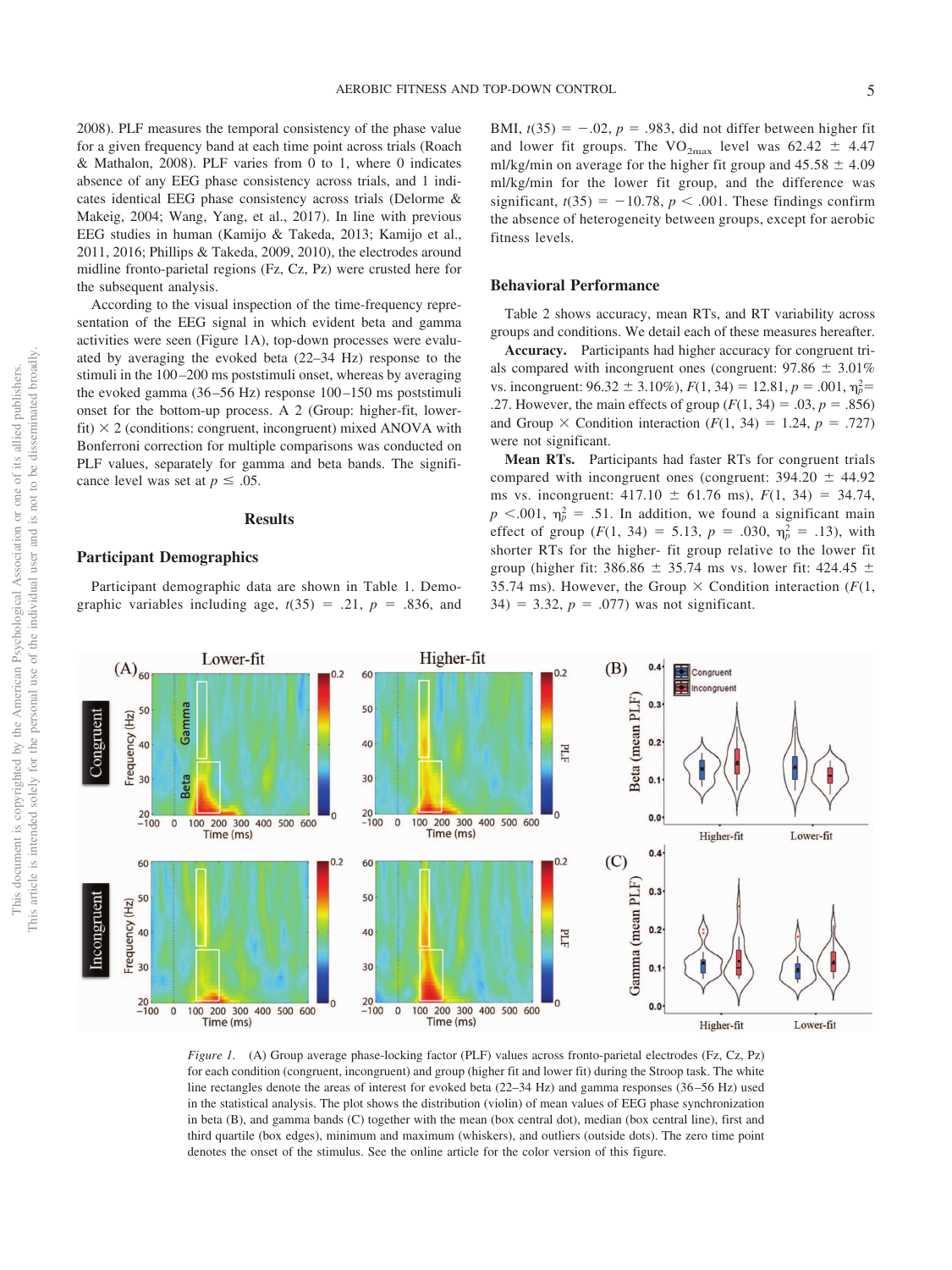Table 2 *Behavioral and EEG Performance Results for Each Group*

| Conditions          | Higher fit $(n = 18)$ | Lower fit $(n = 18)$ |
|---------------------|-----------------------|----------------------|
| Congruent           |                       |                      |
| Accuracy $(\% )$    | 97.74 (3.99)          | 97.97 (1.93)         |
| Response time (ms)  | 378.95 (32.57)        | 409.46 (51.00)       |
| RT variability (ms) | 77.69 (18.84)         | 98.54 (30.37)        |
| Beta PLF            | .13(0.03)             | .13(0.04)            |
| Gamma PLF           | .11(.03)              | .09(0.03)            |
| Incongruent         |                       |                      |
| Accuracy $(\% )$    | 96.77 (3.25)          | 95.87 (2.96)         |
| Response time (ms)  | 394.77 (40.33)        | 439.44 (71.90)       |
| RT variability (ms) | 94.12 (22.62)         | 128.16 (42.29)       |
| Beta PLF            | .15(.04)              | .11(.03)             |
| Gamma PLF           | .12(.05)              | .11(.03)             |

*Note*. The number in parenthesis is the standard deviation.  $RT = re$ sponse time;  $PLF =$  phase-locking factor;  $EEG =$  electroencephalogram.

**Trial-to-trial RT variability.** Participants had smaller RT variability for congruent trials compared with incongruent ones (congruent:  $88.12 \pm 30.37$  ms vs. incongruent:  $111.14 \pm 37.62$ ms),  $F(1, 34) = 43.58$ ,  $p < .001$ ,  $\eta_p^2 = .56$ . Moreover, the main effect of group was also significant  $(F(1, 34) = 8.64, p = .006,$  $m_p^2 = .20$ ), with lower RT variability for the higher fit group than for the lower fit group (higher fit:  $85.91 \pm 18.77$  ms vs. lower fit: 113.35  $\pm$  34.89 ms). The Condition  $\times$  Group interaction was not significant  $(F(1, 34) = 3.57, p = .067)$ .

**Stroop interference scores.** The independent *t* tests revealed that the higher fit group exhibited marginally smaller Stroop interference in both mean RT (higher fit:  $15.82 \pm 16.27$  ms versus lower fit: 29.98  $\pm$  28.67 ms, *t*(34) = 1.82, *p* = .077, Cohen's *d* = .61) and RT variability (higher fit:  $16.43 \pm 18.01$  ms versus lower fit:  $29.51 \pm 23.48$  ms  $t(34) = 1.89$ ,  $p = .067$ , Cohen's  $d = .63$ ). However, the same effect on accuracy performance was not significant (higher fit:  $0.01 \pm 0.02$  versus lower fit:  $0.02 \pm 0.03$ ,  $t(34) = 1.32, p = .196$ .

### **Phase-Locking Factors (PLFs)**

**Beta PLFs.** Figure 1A shows the time-frequency plots of the PLF of beta (22–34 Hz) around fronto-parietal electrodes (Fz, Cz, Pz) for each condition and group, and Figure 1B presents mean beta values for the region of interest for each condition and group.

As can be shown in Table 2, although neither main effects of condition  $(F(1, 34) = .00, p = .989)$  nor group  $(F(1, 34) = 2.48,$  $p = .124$ ) was observed, the effect of Condition  $\times$  Group interaction reaches the significance level  $(F(1, 34) = 9.24, p = .005,$  $m_p^2 = .21$ ). Bonferroni-corrected post hoc analysis ( $p = .0125$ ) comparing the condition difference within group revealed a greater beta PLF in the incongruent condition than in the congruent condition for the higher fit group ( $p = .012$ ). Such a difference in condition, however, was not observed for the lower fit group ( $p =$ .089). Post hoc analyses with Bonferroni correction ( $p = .0125$ ) comparing group difference across conditions showed no grouplevel difference in beta PLF for the congruent condition  $(p =$ .604), whereas we observed a significant effect for the incongruent condition ( $p = .004$ ).

**Gamma PLFs.** Figure 1A shows the time-frequency plots of the PLF of gamma (36 –56 Hz) at fronto-parietal sites (Fz, Cz, Pz)

for each condition and group, and Figure 1C presents mean gamma values for the regions of interest for each condition and groups. The results revealed no significant main effect of condition (*F*(1,  $34) = 4.07, p = .052$ , group  $(F(1, 34) = 1.11, p = .299)$ , and a nonsignificant Condition  $\times$  Group interaction ( $F(1, 34) = 1.70$ ,  $p = .201$ ; see Table 2).

#### **Discussion**

Executive functions are sensitive to individual differences in aerobic fitness and, as we observed in this study, this can be related to differences in neural oscillation associated with interference control even in healthy, early adulthood. PLF measures of EEG proved to be a valid approach for investigating neural synchrony in top-down and bottom-up processes during cognitive functioning. We found superior behavioral performance and greater interference-related modulation on beta PLFs but not gamma PLFs for the higher- fit group compared with lower fit individuals. Thus, PLFs in EEG appear to be related to the benefits of aerobic fitness on interference control processes: one important aspect of executive function. Importantly, these suggest differences in top-down rather than bottom-up processes as a mechanism underlying fitness-related differences in cognitive performance.

## **Behavioral Performance**

Our results showed that all three behavioral indices were sensitive to the Stroop effect. Lower accuracy, slower RT, and larger variability were observed in the incongruent condition compared with the congruent condition, possibly because word reading significantly interferes with color naming (Gajewski & Falkenstein, 2015; MacLeod, 1991). These findings are in line with a large body of previous research (Gajewski & Falkenstein, 2015; Song et al., 2016; Stroop, 1935) as well as with a study using a two-choice version of the Stroop task (Brink & McDowd, 1999), suggesting that the Stroop task was reliably administered in the present study.

In terms of accuracy performance, although a clear Stroop effect was observed, fitness levels did not modulate accuracy performance as well as the Stroop interference score on accuracy. One possible explanation may be a celling effect, given that both groups performed with relatively high accuracy across both congruent and incongruent conditions (congruent:  $97.86 \pm 3.01\%$  vs. incongruent:  $96.32 \pm 3.10\%$ ). Thus, future studies are warranted to systematically address this issue by using Stroop tasks with various levels of response choice.

Previous studies using mean RTs on the relationship between Stroop task performance and aerobic fitness in young adults lacked consistency (Dupuy et al., 2015; Song et al., 2016). For example, young adults with a high level of aerobic fitness responded faster in trials that included interference in one study (Dupuy et al., 2015), but responded faster in trials that did not include interference in another (Song et al., 2016). The present study showed faster responses for the higher fit group than for the lower fit group, regardless of congruency level. In order to provide supplemental evidence regarding whether aerobic fitness is related to the interference between top-down and bottom-up processes, we calculated the Stroop interference score by subtracting mean RT when the color and the color name were congruent from those that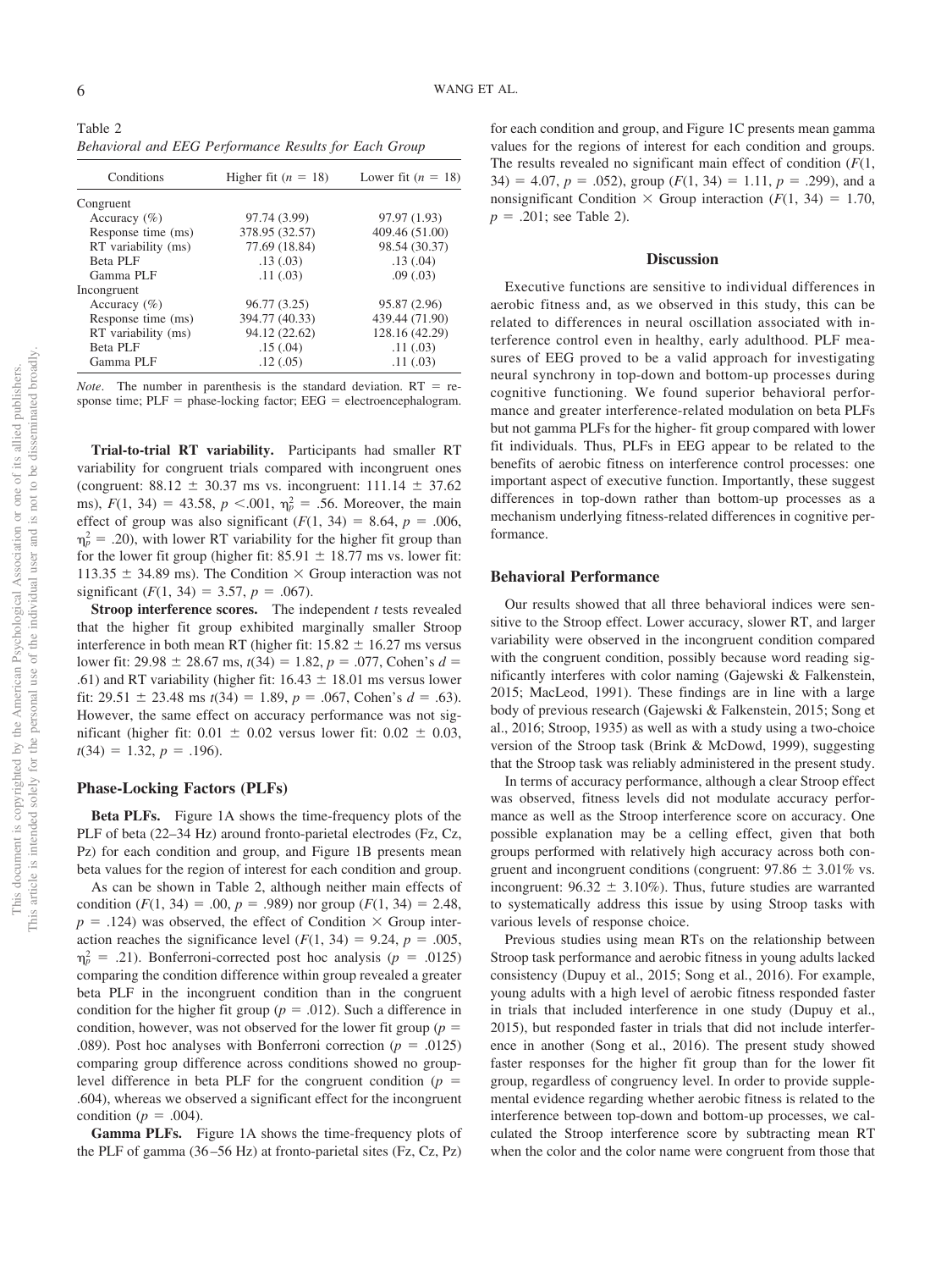are incongruent. The results revealed a marginal main effect of group, suggesting that individuals with a higher level of aerobic fitness might be experiencing lower interference during the Stroop task, though it remains to be confirmed.

Rather than just measuring the central tendency parameters of task performance, we also examined trial-by-trial response variability (West, Murphy, Armilio, Craik, & Stuss, 2002; Wu et al., 2011). This measure helps prevent erroneous inference, given that mean-level assessments may be flawed or imprecise when variability increases (MacDonald, Li, & Bäckman, 2009; MacDonald et al., 2006). For example, Bellgrove, Hester, and Garavan (2004), using a go/no-go response inhibition paradigm, found that individual differences in go RT variability can predict inhibitory success unexplained by mean go RT. In the current study we found a smaller response variability in the higher fit group relative to that of the lower fit group across congruent and incongruent trials, a result in line with findings by Wu et al. (2011), who reported less variability in high fit preadolescents than their low fit peers, regardless of levels of flanker congruency. Similarly, research in elderly populations has shown that individuals with a higher level of physical activity are more stable in overall Stroop performance than their inactive counterparts (Gajewski & Falkenstein, 2015). Altogether, these findings suggest that higher levels of aerobic fitness are associated with greater response stability in performance during tasks requiring variable interference control. Given that smaller within-individual performance variability has been linked to better top-down regulation of attention during tasks involving executive control (Bellgrove et al., 2004; Nakata, Sakamoto, & Kakigi, 2012; West et al., 2002), our behavioral data might indicate that enhanced fitness benefits young adults, by efficiently regulating attentional control during interferencerelated processing. In line with this argument, we also observed that higher fit individuals showed marginally smaller Stroop interference on response variability relative to their lower fit counterparts, perhaps reflecting less demand for interference control to maintain task performance.

### **PLF Analysis of EEG**

Despite the fact that the behavioral observation revealed some interesting findings, the lack of interaction between fitness levels and congruency does not fully support the association of higher fitness level with more efficient Stroop performance. One possible explanation is that the effect of aerobic fitness on interference control cannot be fully grasped by investigating behavioral data. Examination of the subtle aspects of cognitive processing that contribute to task performance may therefore provide further insights, which may be inaccessible via behavioral measures alone. Accordingly, this study evaluated PLFs in EEG to explore the interplay of top-down and bottom-up processes when performing the Stroop task, which may help elucidate the mechanism underlying the relation of fitness to behavioral performance. We specifically focused on beta bands (22–34 Hz) and gamma bands (36 –56 Hz) because phase synchrony across fronto-parietal areas in these frequency bands has been associated with top-down and bottom-up control processes (Buschman & Miller, 2007; Kamijo & Takeda, 2013; Kamijo et al., 2011, 2016; Phillips & Takeda, 2009, 2010).

**Beta PLFs.** The analyses revealed that beta PLF values were greater for the incongruent condition than the congruent condition in the higher fit group only. This finding is consistent with prior evidence showing that greater beta band synchrony in the condition requiring greater amounts of executive control is only observed in individuals with higher levels of physical activity (Kamijo & Takeda, 2013; Kamijo et al., 2011) or aerobic fitness (Kamijo et al., 2016). Prior research using visual search tasks have demonstrated that beta band synchrony was greater in a conjunction search condition, in which participants were required to inhibit task-irrelevant information, than in a feature search condition (Buschman & Miller, 2007; Phillips & Takeda, 2009). The authors interpreted these findings as evidence that beta phase reflects top-down control processes. Accordingly, the greater Stroop congruency-related modulation on beta PLF values we observed in the higher-fit group may reflect an enhanced regulation of topdown attentional control on the processes related to focusing attention to task-relevant information (e.g., ink color) or to inhibiting the task-irrelevant information (e.g., word meaning). The absence of such beta phase modulation in the lower fit group may be indicative of weaker top-down attentional processes.

Our findings are also in line with the idea that aerobic fitness is related to differences in the adoption of cognitive control strategies (Kao et al., 2017; Pontifex et al., 2011). According to the dual mechanism of control framework (Braver, 2012), cognitive control operates via two theoretically separable models: "proactive control" and "reactive control." Proactive control can be conceptualized as a top-down control process that actively maintains goalrelevant information to bias perception, attention, and action systems before the onset of cognitively demanding events. In contrast, reactive control reflects a late correction mechanism that is implemented in a timely manner when a high interference event arises within the information processing system (Braver, 2012). Applying this idea to performance on the color-naming Stroop task (Braver, 2012), response latencies may be slowed for participants adopting a reactive control strategy in which the task goals were reactivated based upon the detection of interference. By contrast, more efficient responses should be observed when participants have to actively maintain task goals by adopting a proactive control strategy. Interestingly, high fit children were found to be able to constrain their attentional focus and suppress response activation induced by incongruent flankers, which may be attributable to the adoption of a more proactive strategy (Kao et al., 2017). As such, greater regulation of top-down attentional control in higher-fit participants presumably reflects a greater likelihood of proactive control strategies, which allow maintaining task goals active during the task, and lead to more efficient responses.

Furthermore, our EEG findings may also provide further insight into the observed fitness-related differences in intraindividual response variability, given that response variability has been associated with top-down attentional control in previous research (Bellgrove et al., 2004; Nakata et al., 2012; West et al., 2002). To elaborate, smaller response variability along with greater modulation of beta PLF in the higher-fit group—likely due to the increased efficiency in top-down regulation of attention—was associated with better interference control during the Stroop task. This is consistent with research showing that enhanced aerobic fitness is beneficial to a variety of aspects of executive control (Hillman et al., 2008; Hwang, Castelli, & Gonzalez-Lima, 2017), possibly as a result of the upregulation of top-down attentional control (Themanson & Hillman, 2006; Themanson et al., 2008).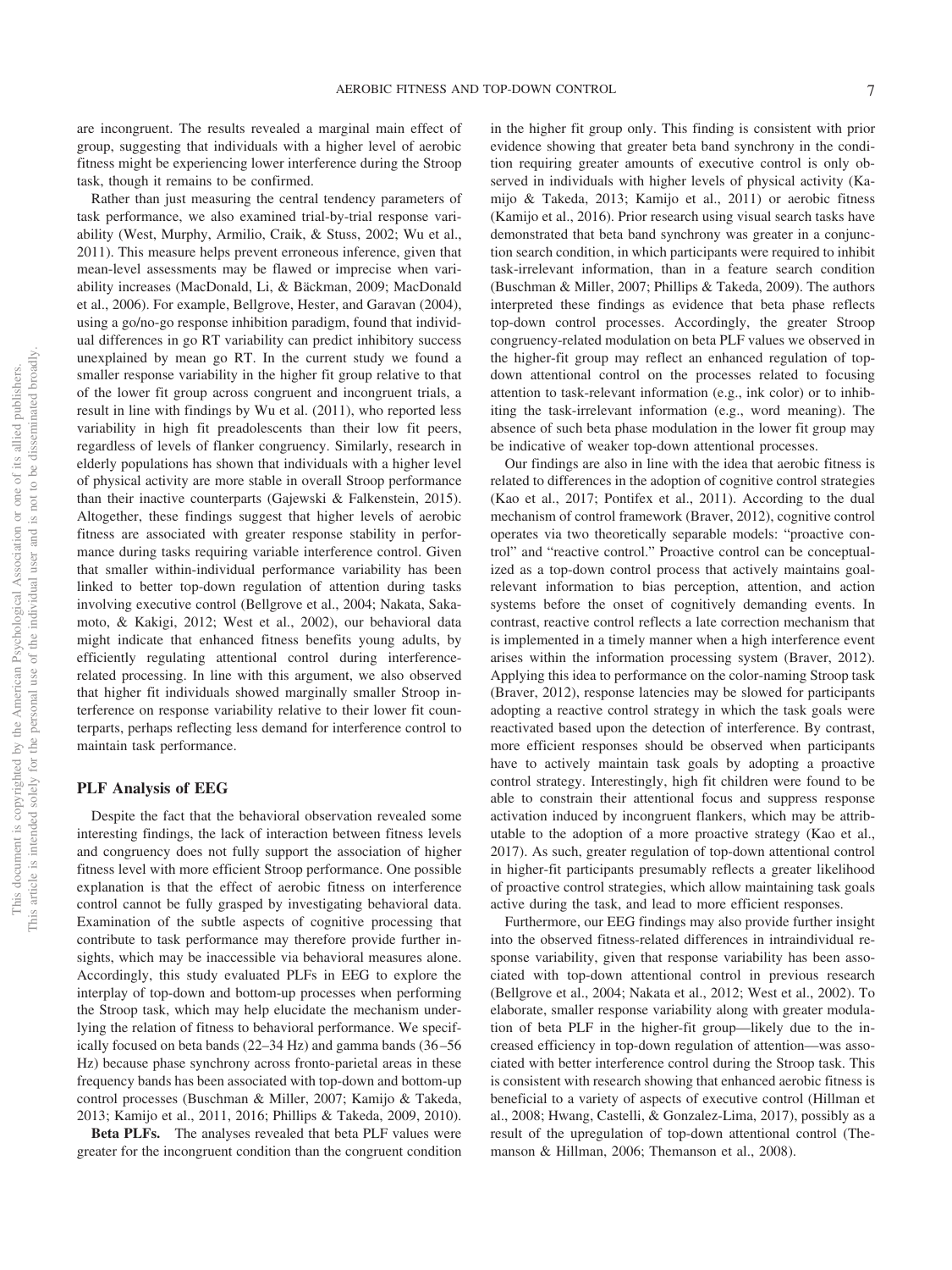We should also point out that there is evidence against top-down processing of executive function. For example, in a recent animal study, Bedwell, Billett, Crofts, and Tinsley (2014) observed a direct connection from prefrontal cortex to sensory-motor cortex, which contrasts with the traditional model of hierarchical organization (Botvinick, 2008). Therefore, although earlier EEG investigations (Kamijo & Takeda, 2013; Kamijo et al., 2011; Phillips & Takeda, 2009) have demonstrated the role of top-down control in executive functioning, and the fact that we show evidence for the association between aerobic fitness and interference control as evidenced by frontal beta PLF, further studies are required to explore whether other functional connectivity characteristics can better explain the superior executive functioning associated with higher aerobic fitness levels.

**Gamma PLFs.** This study also examined whether the superior cognitive performance of higher fit individuals relates to differences in bottom-up attentional control. In the Stroop task, the impact of task-irrelevant information (i.e., the automaticity of word reading) on behavioral performance might be caused by disruption of bottom-up influences (Melcher & Gruber, 2006). Thus, if attention is easily influenced by task-irrelevant information, performance is expected to decrease during incongruent trials. The same effect, however, would elicit a bottom-up facilitation for the congruent trials. Following this rationale, it is particularly informative to examine whether aerobic fitness modulates bottom-up processes during the Stroop task.

Indeed, aerobic fitness has recently been reported to be associated with bottom-up processing of novel nontargets. Using a visual oddball task and event-related potentials analysis, Kamijo, Takeda, Takai, and Haramura (2015), found that low fit children exhibited higher miss rates (i.e., did not respond to the target), along with greater P3a amplitude, than their high fit peers. P3a is typically elicited by rare and salient distractor stimulus (Kok, 2001; Pontifex, Hillman, & Polich, 2009) and has been shown to change as a function of salient level (Yago, Corral, & Escera, 2001). Thus, P3a is believed to reflect involuntary attentional orientation to task-irrelevant stimulus (Polich, 2007). The authors concluded that children with lower fitness might have inefficient inhibition of involuntary attentional orientation to task-irrelevant information, as reflected by stronger P3a (Kamijo et al., 2015).

In contrast, our findings revealed that the modulation of gamma PLF values was not different between higher fit and lower fit participants, suggesting that the superior task performance of higher fit individuals could not be explained by differences in the control of bottom-up attentional processes. One plausible explanation is that the capacity to process task-irrelevant stimuli is age-dependent (Wetzel, Widmann, Berti, & Schröger, 2006). For example, Wetzel et al. (2006), using an auditory distraction paradigm, found that the deviant P3a was absent in adults when they were instructed to ignore the distractor sounds (i.e., changes in pitch that were not relevant to the task). By contrast, the deviant sounds still induced a clear P3a in children even though they tried to ignore distractor sounds and focus on the task. Moreover, a significant increase in fronto-parietal gamma-band synchronization in feature search compared with conjunctive search was observed in older adults (Phillips & Takeda, 2010) but not in young adults (Phillips & Takeda, 2009), perhaps reflecting a greater bias toward bottom-up driven attentional in the elderly population. Accordingly, if bottom-up attentional processes less

affect performance in healthy adulthood, there might be little room for fitness-related improvements (i.e., ceiling effect). This argument is consistent with the finding that the P3a component is not modulated by fitness level in healthy young adults (Pontifex et al., 2009; Scisco et al., 2008). Further investigation of this relationship would allow a better understanding of the benefits of enhanced fitness on bottom-up interference control in children and the elderly.

Taken together, our findings are in line with previous research showing a positive relation between physical activity and beta but not gamma—phase (Kamijo et al., 2011), suggesting that physical activity levels influence top-down, but not bottom-up, attentional control. It is perhaps not surprising that we did not found evidence of the relationship between aerobic fitness and bottom-up attentional control using EEG PLF, given that the present study did not show an effect of trial type for the gamma band, possibly due to dissimilarities between human and animal models (Phillips & Takeda, 2009) or the fact that young adults are more likely to rely on a top-down strategy than a bottom-up strategy, resulting in reduced susceptibility to task-irrelevant distractors (Phillips & Takeda, 2009, 2010).

#### **Limitations of the Present Study**

There are several limitations to the present study. First, interference control was the only aspect, among a set of executive functions, investigated in the present study. A broader range of tasks tapping various executive processes could allow more detailed explanations of the link between aerobic fitness and topdown/bottom-up attentional control. Our choice to restrict the present study to interference control was deliberate, however, and motivated by previous literature, to allow precise, well-informed hypotheses. Second, this study only evaluated subjects' aerobic fitness without considering the specific types of exercise they engaged in. Given previous work showing that activities that involve both complex motor and fitness components may better benefit cognitive functioning (Moreau, 2013; Moreau, Clerc, Mansy-Dannay, & Guerrien, 2012), future studies could also explore whether exercise type plays an important role in modulating top-down or bottom-up control of attention. Moreover, and despite our attempt to control for gender influence on the effect of interest, future studies are needed to replicate and extend upon our findings, for example by testing the interactive effect of gender and fitness on the top-down and bottom-up mechanisms underlying executive functioning. Lastly, our experimental design was cross-sectional, thus limiting causal interpretations from the observed findings. A prospective intervention study would allow circumventing this issue by directly investigating whether changes in aerobic fitness actually induce changes in EEG oscillations.

# **Conclusion**

Our findings extend upon previous work by demonstrating that the effect of aerobic fitness on interference control can be appreciated in early adulthood (Dupuy et al., 2015; Song et al., 2016; Themanson & Hillman, 2006). Individuals with a higher level of aerobic fitness showed faster responses and smaller response variability in a color-naming Stroop task relative to their lower fit peers. Furthermore, the higher-fit group also showed marginally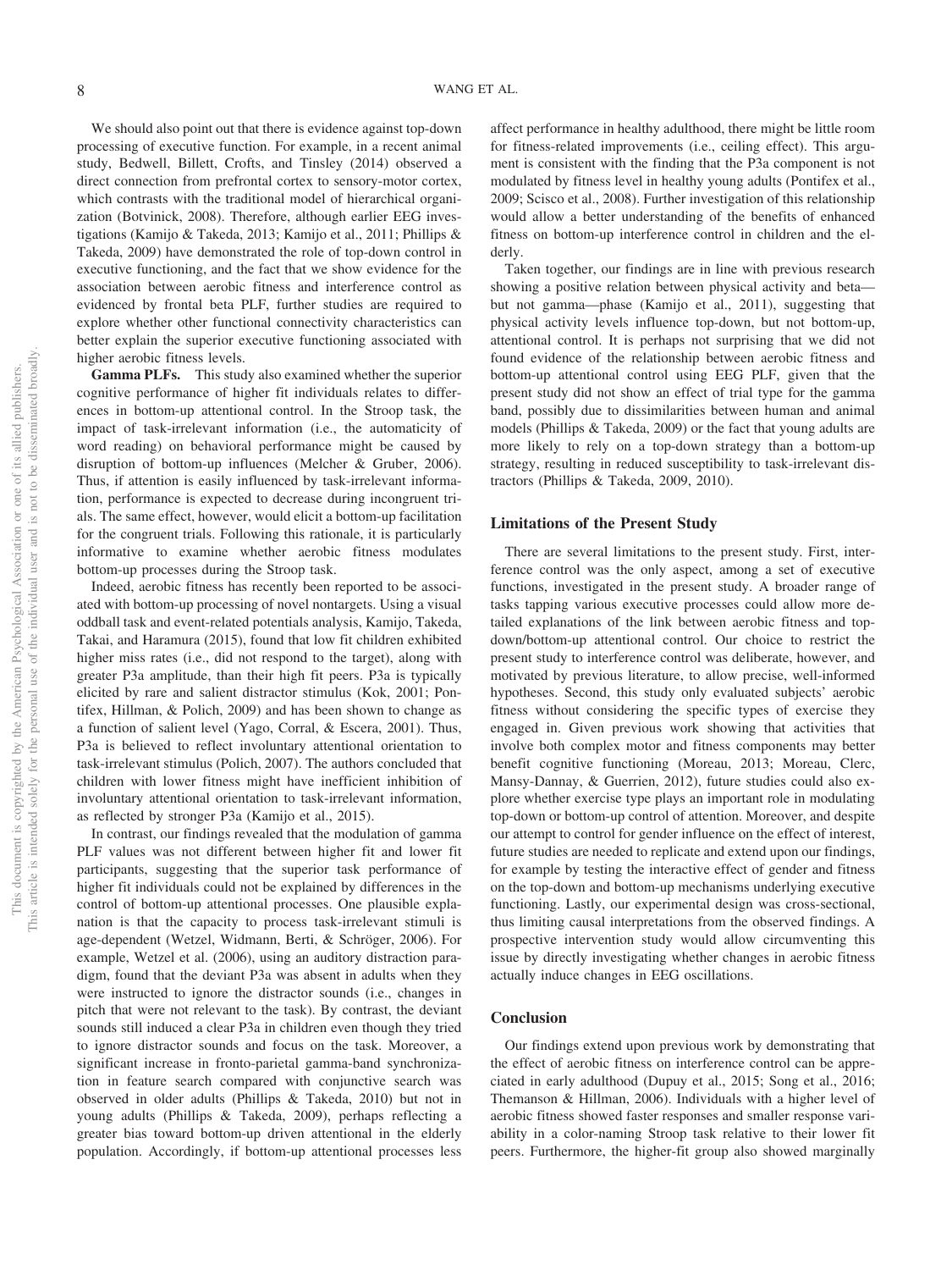smaller Stroop interference scores on mean RTs and response variability along with greater modulation of beta phase synchronization, which we argue might be due to differences in the use of top-down control processes. The present study provides additional evidence that fitness-related differences in interference control relate differently to top-down and bottom-up mechanisms, in line with the selective improvement hypothesis.

## **References**

- Åberg, M. A. I., Pedersen, N. L., Torén, K., Svartengren, M., Bäckstrand, B., Johnsson, T.,... Kuhn, H. G. (2009). Cardiovascular fitness is associated with cognition in young adulthood. *Proceedings of the National Academy of Sciences of the United States of America, 106,* 20906 –20911.<http://dx.doi.org/10.1073/pnas.0905307106>
- American College of Sports Medicine (ACSM). (2013). *ACSM's resource manual for guidelines for exercise testing and prescription* (7th ed.). Philadelphia, PA: Lippincott Williams & Wilkins.
- Bedwell, S. A., Billett, E. E., Crofts, J. J., & Tinsley, C. J. (2014). The topology of connections between rat prefrontal, motor and sensory cortices. *Frontiers in Systems Neuroscience, 8,* 177. [http://dx.doi.org/10](http://dx.doi.org/10.3389/fnsys.2014.00177.eCollection2014) [.3389/fnsys.2014.00177.eCollection2014](http://dx.doi.org/10.3389/fnsys.2014.00177.eCollection2014)
- Bellgrove, M. A., Hester, R., & Garavan, H. (2004). The functional neuroanatomical correlates of response variability: Evidence from a response inhibition task. *Neuropsychologia, 42,* 1910 –1916. [http://dx](http://dx.doi.org/10.1016/j.neuropsychologia.2004.05.007) [.doi.org/10.1016/j.neuropsychologia.2004.05.007](http://dx.doi.org/10.1016/j.neuropsychologia.2004.05.007)
- Botvinick, M. M. (2008). Hierarchical models of behavior and prefrontal function. *Trends in Cognitive Sciences, 12,* 201–208. [http://dx.doi.org/](http://dx.doi.org/10.1016/j.tics.2008.02.009) [10.1016/j.tics.2008.02.009](http://dx.doi.org/10.1016/j.tics.2008.02.009)
- Braver, T. S. (2012). The variable nature of cognitive control: A dual mechanisms framework. *Trends in Cognitive Sciences*, 16, 106-113. <http://dx.doi.org/10.1016/j.tics.2011.12.010>
- Brink, J. M., & McDowd, J. M. (1999). Aging and selective attention: An issue of complexity or multiple mechanisms? *The Journals of Gerontology: Series B: Psychological Sciences and Social Sciences, 54B,* P30 –P33.<http://dx.doi.org/10.1093/geronb/54B.1.P30>
- Buschman, T. J., & Miller, E. K. (2007). Top-down versus bottom-up control of attention in the prefrontal and posterior parietal cortices. *Science, 315,* 1860 –1862.<http://dx.doi.org/10.1126/science.1138071>
- Cohen, J. (1973). Eta-squared and partial eta-squared in fixed factor ANOVA designs. *Educational and Psychological Measurement, 33,* 107–112.<http://dx.doi.org/10.1177/001316447303300111>
- Cohen, M. X. (2014). *Analyzing neural time series data. Theory and practice*. Cambridge, MA: MIT Press.
- Colcombe, S., & Kramer, A. F. (2003). Fitness effects on the cognitive function of older adults: A meta-analytic study. *Psychological Science, 14,* 125–130.<http://dx.doi.org/10.1111/1467-9280.t01-1-01430>
- Delorme, A., & Makeig, S. (2004). EEGLAB: An open source toolbox for analysis of single-trial EEG dynamics including independent component analysis. *Journal of Neuroscience Methods, 134,* 9 –21. [http://dx.doi.org/](http://dx.doi.org/10.1016/j.jneumeth.2003.10.009) [10.1016/j.jneumeth.2003.10.009](http://dx.doi.org/10.1016/j.jneumeth.2003.10.009)
- Diamond, A. (2013). Executive functions. *Annual Review of Psychology, 64,* 135–168.<http://dx.doi.org/10.1146/annurev-psych-113011-143750>
- Dupuy, O., Gauthier, C. J., Fraser, S. A., Desjardins-Crèpeau, L., Desjardins, M., Mekary, S., . . . Bherer, L. (2015). Higher levels of cardiovascular fitness are associated with better executive function and prefrontal oxygenation in younger and older women. *Frontiers in Human Neuroscience, 9,* 66.<http://dx.doi.org/10.3389/fnhum.2015.00066>
- Etnier, J. L., & Chang, Y. K. (2009). The effect of physical activity on executive function: A brief commentary on definitions, measurement issues, and the current state of the literature. *Journal of Sport & Exercise Psychology, 31,* 469 – 483.<http://dx.doi.org/10.1123/jsep.31.4.469>
- Fründ, I., Schadow, J., Busch, N. A., Körner, U., & Herrmann, C. S. (2007). Evoked  $\gamma$  oscillations in human scalp EEG are test-retest reli-

able. *Clinical Neurophysiology, 118,* 221–227. [http://dx.doi.org/10](http://dx.doi.org/10.1016/j.clinph.2006.09.013) [.1016/j.clinph.2006.09.013](http://dx.doi.org/10.1016/j.clinph.2006.09.013)

- Gajewski, P. D., & Falkenstein, M. (2015). Long-term habitual physical activity is associated with lower distractibility in a Stroop interference task in aging: Behavioral and ERP evidence. *Brain and Cognition, 98,* 87–101.<http://dx.doi.org/10.1016/j.bandc.2015.06.004>
- Guiney, H., & Machado, L. (2013). Benefits of regular aerobic exercise for executive functioning in healthy populations. *Psychonomic Bulletin & Review, 20,* 73– 86.<http://dx.doi.org/10.3758/s13423-012-0345-4>
- Hansen, A. L., Johnsen, B. H., Sollers, J. J., III, Stenvik, K., & Thayer, J. F. (2004). Heart rate variability and its relation to prefrontal cognitive function: The effects of training and detraining. *European Journal of Applied Physiology, 93,* 263–272. [http://dx.doi.org/10.1007/s00421-](http://dx.doi.org/10.1007/s00421-004-1208-0) [004-1208-0](http://dx.doi.org/10.1007/s00421-004-1208-0)
- Hayes, S. M., Forman, D. E., & Verfaellie, M. (2016). Cardiorespiratory fitness is associated with cognitive performance in older but not younger adults. *The Journals of Gerontology: Series B, Psychological Sciences and Social Science, 71,* 474 – 482. [http://dx.doi.org/10.1093/geronb/](http://dx.doi.org/10.1093/geronb/gbu167) [gbu167](http://dx.doi.org/10.1093/geronb/gbu167)
- Hillman, C. H., Erickson, K. I., & Kramer, A. F. (2008). Be smart, exercise your heart: Exercise effects on brain and cognition. *Nature Reviews Neuroscience, 9,* 58 – 65.<http://dx.doi.org/10.1038/nrn2298>
- Hsu, T. Y., Tseng, P., Liang, W. K., Cheng, S. K., & Juan, C. H. (2014). Transcranial direct current stimulation over right posterior parietal cortex changes prestimulus alpha oscillation in visual short-term memory task. *NeuroImage, 98,* 306 –313. [http://dx.doi.org/10.1016/j.neuroimage](http://dx.doi.org/10.1016/j.neuroimage.2014.04.069) [.2014.04.069](http://dx.doi.org/10.1016/j.neuroimage.2014.04.069)
- Hwang, J., Castelli, D. M., & Gonzalez-Lima, F. (2017). The positive cognitive impact of aerobic fitness is associated with peripheral inflammatory and brain-derived neurotrophic biomarkers in young adults. *Physiology & Behavior, 179,* 75– 89. [http://dx.doi.org/10.1016/j](http://dx.doi.org/10.1016/j.physbeh.2017.05.011) [.physbeh.2017.05.011](http://dx.doi.org/10.1016/j.physbeh.2017.05.011)
- Kalyani, M. N., Ebadi, A., Mehri, S. N., & Jamshidi, N. (2008). Comparing the effect of Fire-fighting protective clothes and usual work clothes on aerobic capacity (Vo2max). *Pakistan Journal of Medical Sciences, 24,* 678 – 683.
- Kamijo, K., O'Leary, K. C., Pontifex, M. B., Themanson, J. R., & Hillman, C. H. (2010). The relation of aerobic fitness to neuroelectric indices of cognitive and motor task preparation. *Psychophysiology, 47,* 814 – 821.
- Kamijo, K., & Takeda, Y. (2013). Physical activity and trial-by-trial adjustments of response conflict. *Journal of Sport & Exercise Psychology, 35,* 398 – 407.<http://dx.doi.org/10.1123/jsep.35.4.398>
- Kamijo, K., Takeda, Y., & Hillman, C. H. (2011). The relation of physical activity to functional connectivity between brain regions. *Clinical Neurophysiology, 122,* 81– 89. [http://dx.doi.org/10.1016/j.clinph.2010.06](http://dx.doi.org/10.1016/j.clinph.2010.06.007) [.007](http://dx.doi.org/10.1016/j.clinph.2010.06.007)
- Kamijo, K., Takeda, Y., Takai, Y., & Haramura, M. (2015). Greater aerobic fitness is associated with more efficient inhibition of taskirrelevant information in preadolescent children. *Biological Psychology, 110,* 68 –74.<http://dx.doi.org/10.1016/j.biopsycho.2015.07.007>
- Kamijo, K., Takeda, Y., Takai, Y., & Haramura, M. (2016). The relationship between childhood aerobic fitness and brain functional connectivity. *Neuroscience Letters, 632,* 119 –123. [http://dx.doi.org/10.1016/j](http://dx.doi.org/10.1016/j.neulet.2016.08.051) [.neulet.2016.08.051](http://dx.doi.org/10.1016/j.neulet.2016.08.051)
- Kao, S. C., Drollette, E. S., Scudder, M. R., Raine, L. B., Westfall, D. R., Pontifex, M. B., & Hillman, C. H. (2017). Aerobic fitness is associated with cognitive control strategy in preadolescent children. *Journal of Motor Behavior, 49,* 150 –162. [http://dx.doi.org/10.1080/00222895.2016](http://dx.doi.org/10.1080/00222895.2016.1161594) [.1161594](http://dx.doi.org/10.1080/00222895.2016.1161594)
- Kawagoe, T., Onoda, K., & Yamaguchi, S. (2017). Associations among executive function, cardiorespiratory fitness, and brain network properties in older adults. *Scientific Reports, 7,* 40107. [http://dx.doi.org/10](http://dx.doi.org/10.1038/srep40107) [.1038/srep40107](http://dx.doi.org/10.1038/srep40107)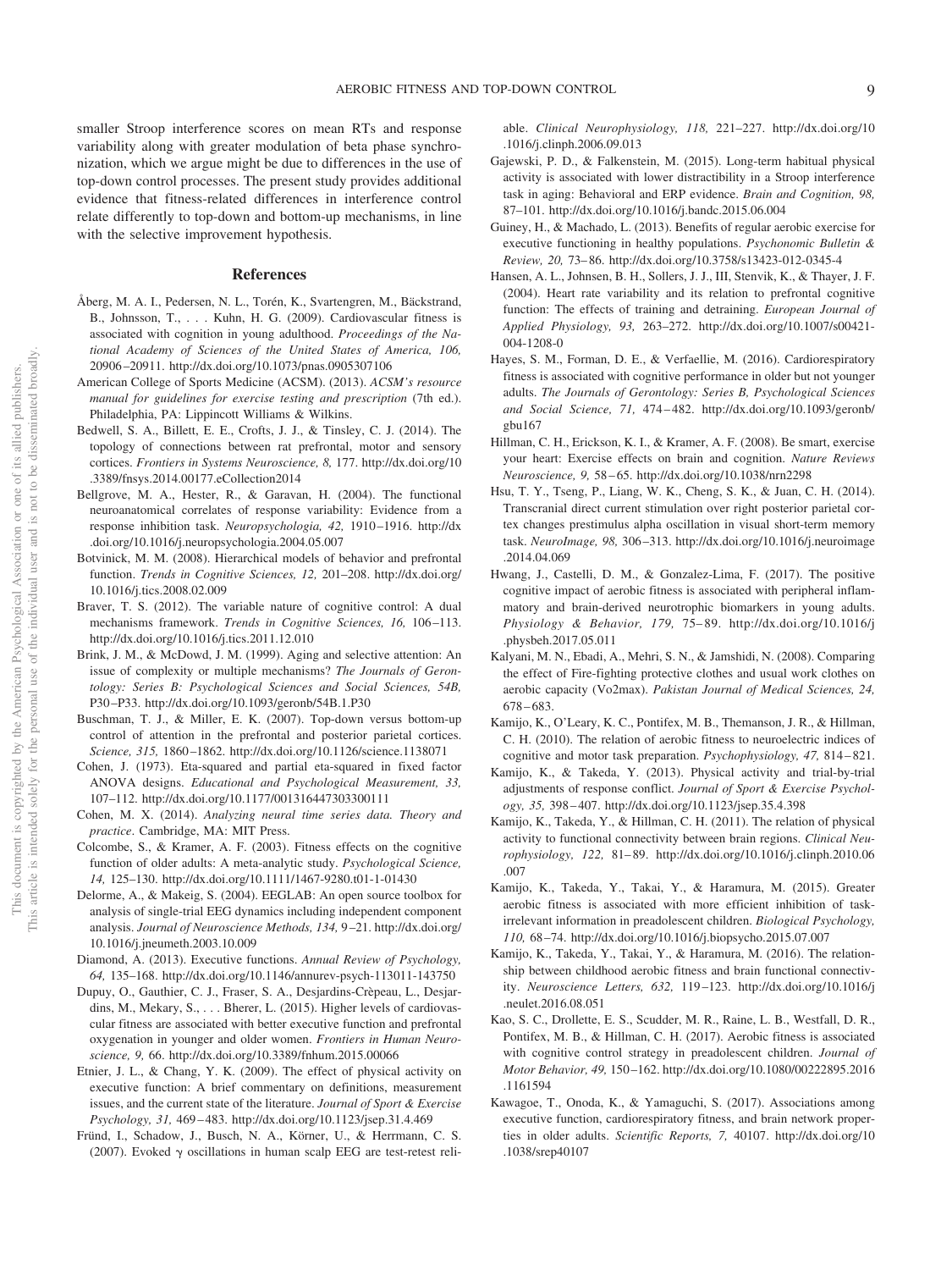- Khan, N. A., & Hillman, C. H. (2014). The relation of childhood physical activity and aerobic fitness to brain function and cognition: A review. *Pediatric Exercise Science, 26,* 138 –146. [http://dx.doi.org/10.1123/pes](http://dx.doi.org/10.1123/pes.2013-0125) [.2013-0125](http://dx.doi.org/10.1123/pes.2013-0125)
- Kok, A. (2001). On the utility of P3 amplitude as a measure of processing capacity. *Psychophysiology, 38,* 557–577. [http://dx.doi.org/10.1017/](http://dx.doi.org/10.1017/S0048577201990559) [S0048577201990559](http://dx.doi.org/10.1017/S0048577201990559)
- Kramer, A. F., Hahn, S., Cohen, N. J., Banich, M. T., McAuley, E., Harrison, C. R., . . . Colcombe, A. (1999). Ageing, fitness and neurocognitive function. *Nature, 400,* 418 – 419. [http://dx.doi.org/10.1038/](http://dx.doi.org/10.1038/22682) [22682](http://dx.doi.org/10.1038/22682)
- MacDonald, S. W. S., Li, S. C., & Bäckman, L. (2009). Neural underpinnings of within-person variability in cognitive functioning. *Psychology and Aging, 24,* 792– 808.<http://dx.doi.org/10.1037/a0017798>
- MacDonald, S. W. S., Nyberg, L., & Bäckman, L. (2006). Intra-individual variability in behavior: Links to brain structure, neurotransmission and neuronal activity. *Trends in Neurosciences, 29,* 474 – 480. [http://dx.doi](http://dx.doi.org/10.1016/j.tins.2006.06.011) [.org/10.1016/j.tins.2006.06.011](http://dx.doi.org/10.1016/j.tins.2006.06.011)
- MacLeod, C. M. (1991). Half a century of research on the Stroop effect: An integrative review. *Psychological Bulletin, 109,* 163–203. [http://dx.doi](http://dx.doi.org/10.1037/0033-2909.109.2.163) [.org/10.1037/0033-2909.109.2.163](http://dx.doi.org/10.1037/0033-2909.109.2.163)
- MacLeod, C. M., & MacDonald, P. A. (2000). Interdimensional interference in the Stroop effect: Uncovering the cognitive and neural anatomy of attention. *Trends in Cognitive Sciences, 4,* 383–391. [http://dx.doi.org/](http://dx.doi.org/10.1016/S1364-6613%2800%2901530-8) [10.1016/S1364-6613\(00\)01530-8](http://dx.doi.org/10.1016/S1364-6613%2800%2901530-8)
- Mäntylä, T., Karlsson, M. J., & Marklund, M. (2009). Executive control functions in simulated driving. *Applied Neuropsychology, 16,* 11–18. <http://dx.doi.org/10.1080/09084280802644086>
- Mekarski, J. E., Cutmore, T. R. H., & Suboski, W. (1996). Gender differences during processing of the Stroop task. *Perceptual and Motor Skills, 83,* 563–568.<http://dx.doi.org/10.2466/pms.1996.83.2.563>
- Melcher, T., & Gruber, O. (2006). Oddball and incongruity effects during Stroop task performance: A comparative fMRI study on selective attention. *Brain Research, 1121,* 136 –149. [http://dx.doi.org/10.1016/j](http://dx.doi.org/10.1016/j.brainres.2006.08.120) [.brainres.2006.08.120](http://dx.doi.org/10.1016/j.brainres.2006.08.120)
- <span id="page-9-0"></span>Michalareas, G., Vezoli, J., van Pelt, S., Schoffelen, J. M., Kennedy, H., & Fries, P. (2016). Alpha-beta and gamma rhythms subserve feedback and feedforward influences among human visual cortical areas. *Neuron, 89,* 384 –397.<http://dx.doi.org/10.1016/j.neuron.2015.12.018>
- Milham, M. P., Banich, M. T., & Barad, V. (2003). Competition for priority in processing increases prefrontal cortex's involvement in topdown control: An event-related fMRI study of the Stroop task. *Cognitive Brain Research, 17,* 212–222. [http://dx.doi.org/10.1016/S0926-](http://dx.doi.org/10.1016/S0926-6410%2803%2900108-3) [6410\(03\)00108-3](http://dx.doi.org/10.1016/S0926-6410%2803%2900108-3)
- Miller, E. K., & Cohen, J. D. (2001). An integrative theory of prefrontal cortex function. *Annual Review of Neuroscience, 24,* 167–202. [http://dx](http://dx.doi.org/10.1146/annurev.neuro.24.1.167) [.doi.org/10.1146/annurev.neuro.24.1.167](http://dx.doi.org/10.1146/annurev.neuro.24.1.167)
- Moore, R. D., Wu, C. T., Pontifex, M. B., O'Leary, K. C., Scudder, M. R., Raine, L. B., . . . Hillman, C. H. (2013). Aerobic fitness and intraindividual variability of neurocognition in preadolescent children. *Brain and Cognition, 82,* 43–57. [http://dx.doi.org/10.1016/j.bandc.2013.02](http://dx.doi.org/10.1016/j.bandc.2013.02.006) [.006](http://dx.doi.org/10.1016/j.bandc.2013.02.006)
- Moreau, D. (2013). Motor expertise modulates movement processing in working memory. *Acta Psychologica, 142,* 356 –361. [http://dx.doi.org/](http://dx.doi.org/10.1016/j.actpsy.2013.01.011) [10.1016/j.actpsy.2013.01.011](http://dx.doi.org/10.1016/j.actpsy.2013.01.011)
- Moreau, D., Clerc, J., Mansy-Dannay, A., & Guerrien, A. (2012). Enhancing spatial ability through sport practice: Evidence for an effect of motor training on mental rotation performance. *Journal of Individual Differences, 33,* 83– 88.<http://dx.doi.org/10.1027/1614-0001/a000075>
- Nakata, H., Sakamoto, K., & Kakigi, R. (2012). The relationship between reaction time and response variability and somatosensory no-go potentials. *European Journal of Applied Physiology, 112,* 207–214. [http://dx](http://dx.doi.org/10.1007/s00421-011-1973-5) [.doi.org/10.1007/s00421-011-1973-5](http://dx.doi.org/10.1007/s00421-011-1973-5)
- <span id="page-9-1"></span>Papenberg, G., Hämmerer, D., Müller, V., Lindenberger, U., & Li, S. C. (2013). Lower theta inter-trial phase coherence during performance monitoring is related to higher reaction time variability: A lifespan study. *NeuroImage, 83,* 912–920. [http://dx.doi.org/10.1016/j.neuroim](http://dx.doi.org/10.1016/j.neuroimage.2013.07.032)[age.2013.07.032](http://dx.doi.org/10.1016/j.neuroimage.2013.07.032)
- Phillips, S., & Takeda, Y. (2009). Greater frontal-parietal synchrony at low gamma-band frequencies for inefficient than efficient visual search in human EEG. *International Journal of Psychophysiology, 73,* 350 –354. <http://dx.doi.org/10.1016/j.ijpsycho.2009.05.011>
- Phillips, S., & Takeda, Y. (2010). Frontal-parietal synchrony in elderly EEG for visual search. *International Journal of Psychophysiology, 75,* 39 – 43.<http://dx.doi.org/10.1016/j.ijpsycho.2009.11.001>
- Phillips, S., Takeda, Y., & Singh, A. (2012). Visual feature integration indicated by pHase-locked frontal-parietal EEG signals. *PLoS ONE, 7,* e32502.<http://dx.doi.org/10.1371/journal.pone.0032502>
- Polich, J. (2007). Updating P300: An integrative theory of P3a and P3b. *Clinical Neurophysiology, 118,* 2128 –2148. [http://dx.doi.org/10.1016/j](http://dx.doi.org/10.1016/j.clinph.2007.04.019) [.clinph.2007.04.019](http://dx.doi.org/10.1016/j.clinph.2007.04.019)
- Pontifex, M. B., Hillman, C. H., & Polich, J. (2009). Age, physical fitness, and attention: P3a and P3b. *Psychophysiology, 46,* 379 –387. [http://dx](http://dx.doi.org/10.1111/j.1469-8986.2008.00782.x) [.doi.org/10.1111/j.1469-8986.2008.00782.x](http://dx.doi.org/10.1111/j.1469-8986.2008.00782.x)
- Pontifex, M. B., Miskovic, V., & Laszlo, S. (2017). Evaluating the efficacy of fully automated approaches for the selection of eyeblink ICA components. *Psychophysiology, 54,* 780 –791. [http://dx.doi.org/10.1111/](http://dx.doi.org/10.1111/psyp.12827) [psyp.12827](http://dx.doi.org/10.1111/psyp.12827)
- Pontifex, M. B., Raine, L. B., Johnson, C. R., Chaddock, L., Voss, M. W., Cohen, N. J.,... Hillman, C. H. (2011). Cardiorespiratory fitness and the flexible modulation of cognitive control in preadolescent children. *Journal of Cognitive Neuroscience, 23,* 1332–1345. [http://dx.doi.org/10](http://dx.doi.org/10.1162/jocn.2010.21528) [.1162/jocn.2010.21528](http://dx.doi.org/10.1162/jocn.2010.21528)
- Richter, C. G., Thompson, W. H., Bosman, C. A., & Fries, P. (2017). Top-down beta enhances bottom-up gamma. *The Journal of Neuroscience, 37,* 6698 – 6711. [http://dx.doi.org/10.1523/JNEUROSCI.3771-16](http://dx.doi.org/10.1523/JNEUROSCI.3771-16.2017) [.2017](http://dx.doi.org/10.1523/JNEUROSCI.3771-16.2017)
- Roach, B. J., & Mathalon, D. H. (2008). Event-related EEG time-frequency analysis: An overview of measures and an analysis of early gamma band phase locking in schizophrenia. *Schizophrenia Bulletin, 34,* 907–926. <http://dx.doi.org/10.1093/schbul/sbn093>
- Scisco, J. L., Leynes, P. A., & Kang, J. (2008). Cardiovascular fitness and executive control during task-switching: An ERP study. *International Journal of Psychophysiology, 69,* 52– 60. [http://dx.doi.org/10.1016/j](http://dx.doi.org/10.1016/j.ijpsycho.2008.02.009) [.ijpsycho.2008.02.009](http://dx.doi.org/10.1016/j.ijpsycho.2008.02.009)
- Semlitsch, H. V., Anderer, P., Schuster, P., & Presslich, O. (1986). A solution for reliable and valid reduction of ocular artifacts, applied to the P300 ERP. *Psychophysiology, 23,* 695–703. [http://dx.doi.org/10.1111/j](http://dx.doi.org/10.1111/j.1469-8986.1986.tb00696.x) [.1469-8986.1986.tb00696.x](http://dx.doi.org/10.1111/j.1469-8986.1986.tb00696.x)
- Song, T. F., Chi, L., Chu, C. H., Chen, F. T., Zhou, C., & Chang, Y. K. (2016). Obesity, cardiovascular fitness, and inhibition function: An electrophysiological study. *Frontiers in Psychology, 7,* 1124. [http://dx](http://dx.doi.org/10.3389/fpsyg.2016.01124.eCollection2016) [.doi.org/10.3389/fpsyg.2016.01124.eCollection2016](http://dx.doi.org/10.3389/fpsyg.2016.01124.eCollection2016)
- Stroop, J. R. (1935). Studies of interference in serial verbal reactions. *Journal of Experimental Psychology, 18,* 643– 662. [http://dx.doi.org/10](http://dx.doi.org/10.1037/h0054651) [.1037/h0054651](http://dx.doi.org/10.1037/h0054651)
- Themanson, J. R., & Hillman, C. H. (2006). Cardiorespiratory fitness and acute aerobic exercise effects on neuroelectric and behavioral measures of action monitoring. *Neuroscience, 141,* 757–767. [http://dx.doi.org/10](http://dx.doi.org/10.1016/j.neuroscience.2006.04.004) [.1016/j.neuroscience.2006.04.004](http://dx.doi.org/10.1016/j.neuroscience.2006.04.004)
- Themanson, J. R., Pontifex, M. B., & Hillman, C. H. (2008). Fitness and action monitoring: Evidence for improved cognitive flexibility in young adults. *Neuroscience, 157,* 319 –328. [http://dx.doi.org/10.1016/j](http://dx.doi.org/10.1016/j.neuroscience.2008.09.014) [.neuroscience.2008.09.014](http://dx.doi.org/10.1016/j.neuroscience.2008.09.014)
- Urigüen, J. A., & Garcia-Zapirain, B. (2015). EEG artifact removal-stateof-the-art and guidelines. *Journal of Neural Engineering, 12,* 031001. <http://dx.doi.org/10.1088/1741-2560/12/3/031001>